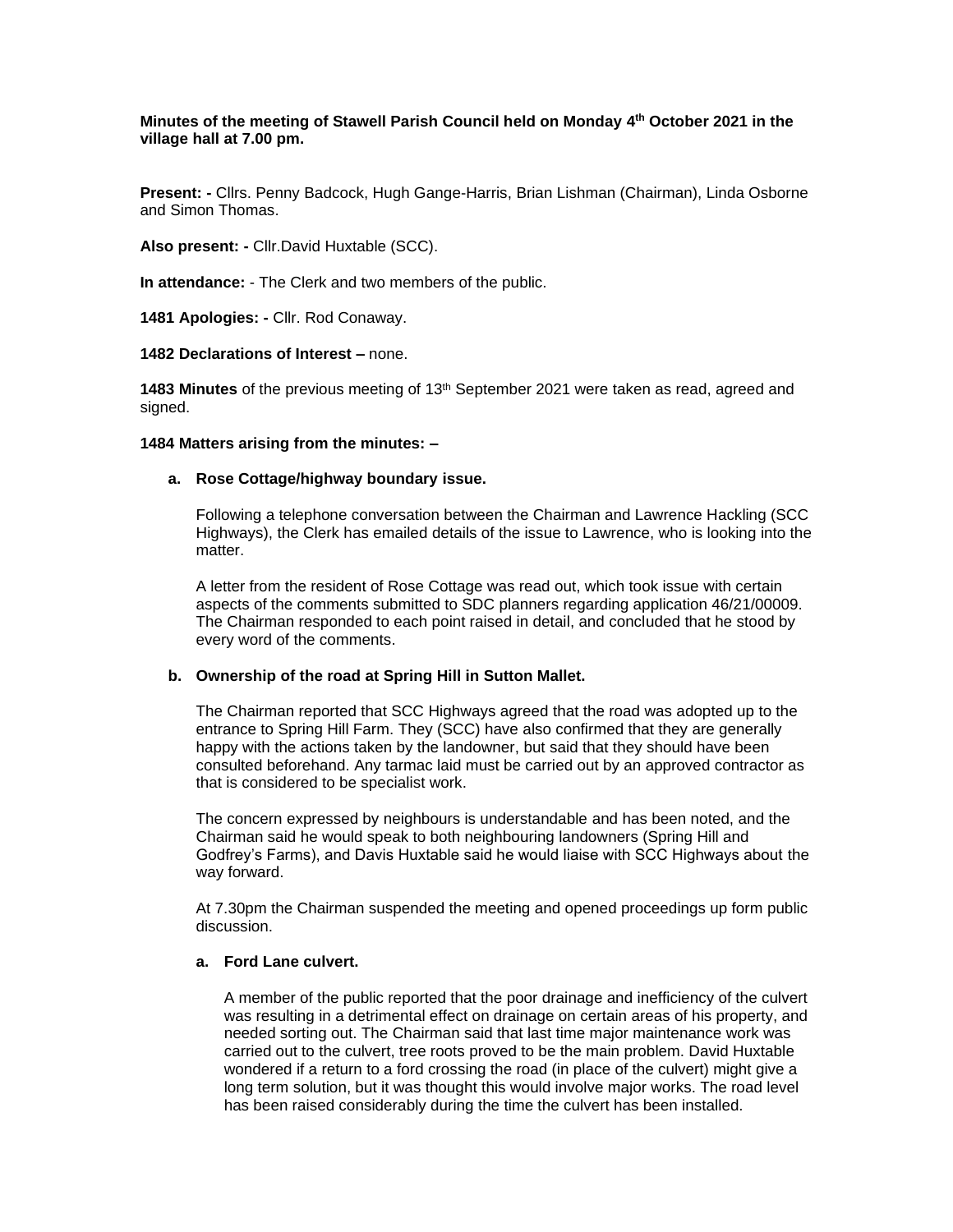The concern was noted.

## **b. Ford Lane – damaged footpath signs.**

Photographs were produced which showed damage to footpath signs in Ford Lane, possibly having been caused by hedge trimming equipment. This has been reported by a resident, but so far no remedial work has taken place.

## **c. Chemical weed killing by SDC.**

Some residents are concerned at the use of chemical weed killer by SDC on weeds at the sides of the highway. The possible danger to pets was noted, and it was suggested a more eco-friendly approach could be found.

David Huxtable said there were still many parishioners who liked their neighbourhoods to look tidy.

## **d. Cutting verges.**

Some residents feel there is little value in cutting verges, and they thought that pollinator allies to encourage habitats was a better approach.

David Huxtable suggested signage could be used to advise contractors to leave verges where any local scheme was in place to promote vegetation.

The Chairman reconvened the meeting at 7.40pm.

## **1485 County/District councillors' reports.**

## **a. Monthly news sheet.**

David Huxtable said he had no report to give, but that the usual monthly newsletter would be due out shortly.

He reminded the parish council of the need to send a representative/s to the Local Government Reorganisation Conference @ Junction 24 this Thursday 7<sup>th</sup> October 2021. The Clerk reported that he and the Chairman had registered to attend.

There was no District councillor's report.

#### **1486 Financial matters: -**

There were three cheques to issue: -

No 501 £173.27 payee CN Fry (October net salary). No 502 £130.00 " HMRC (paye Jul/Aug/Sep). No 503 £ 84.77 " CN Fry (expenses).

#### **1487 Planning**: - no new applications.

The Chairman reported application 46/21/00009 has been withdrawn following registration.

## **1488. Correspondence**: - none.